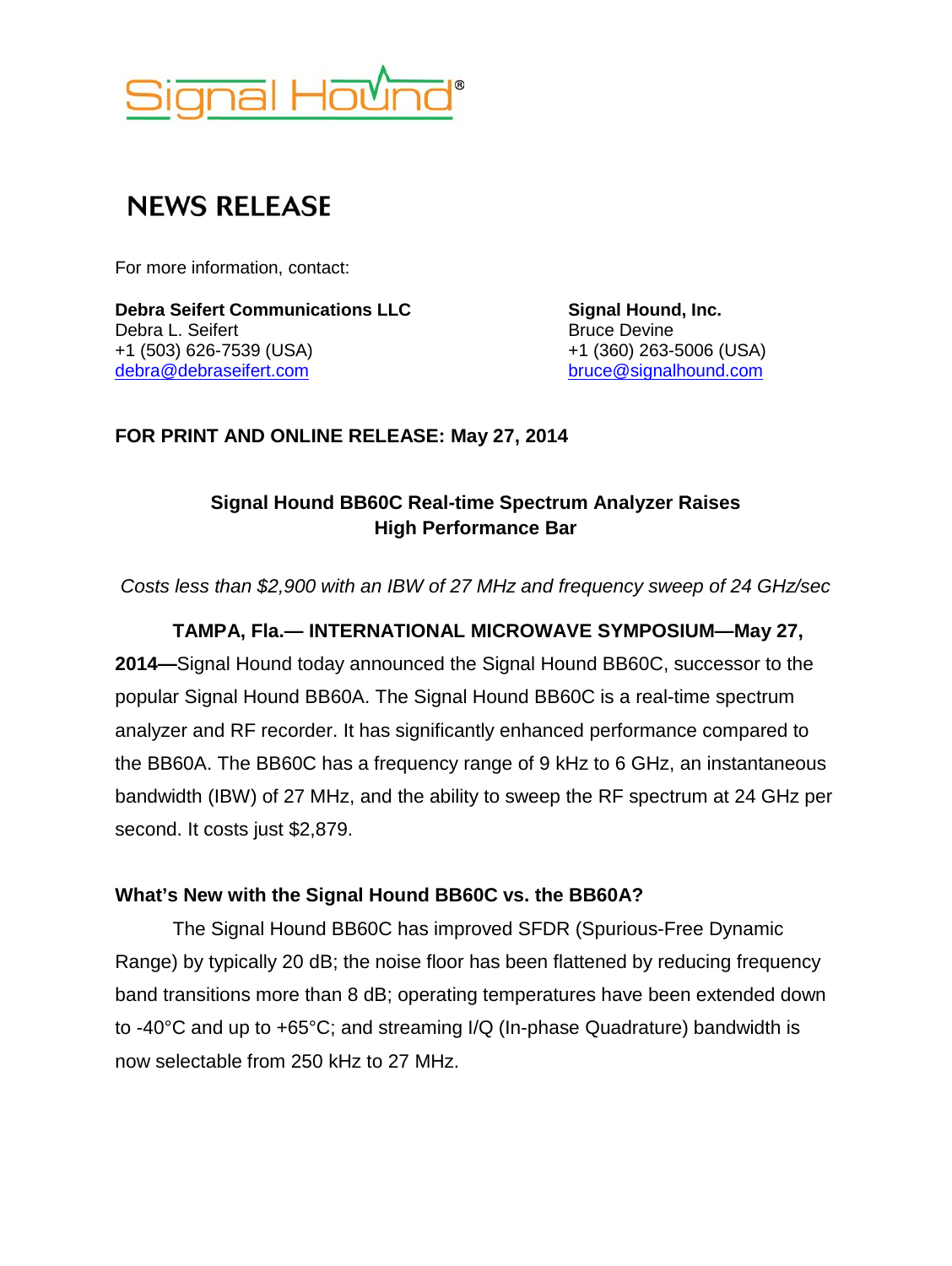#### **A Closer Look at the Signal Hound BB60C**

"The Signal Hound BB60C is perfect for a wide range of applications. It embodies the 80-20 rule by being able to accomplish more than 80 percent of the work for less than 20 percent of the cost. It may look like a toy, because of its small size and its weight of 1.1 lbs., but once you put your hands on one, you'll know it's a serious instrument," said Bruce Devine, CEO, Signal Hound.

"Now the BB60C makes it hard for companies to justify buying a high-end spectrum analyzer. There are other competitors but they lack one or more of our key features—spectral purity, wide temperature range operation, broadband I/Q streaming capability, open source code spectrum analysis software, and an application programming interface (API)," he said.

By adding custom software and a low-cost Intel i5 NUC vPro-enabled computer, model DC53427HYE, the user can also remotely perform spectrum analysis, manage system recovery, turn on and off the BB60C, and update software, all over the Ethernet.

The Signal Hound BB60C ships with a fully documented API written in C++. The open source spectrum analyzer software provides excellent examples of efficient techniques for creating new functions and interfacing the API when writing customized applications.

#### **Who uses the Signal Hound BB60C and for what?**

The Signal Hound spectrum analyzers are compact and simple to use. The Signal Hound BB60C is ideal for real-time spectrum monitoring, manufacturing process control, interference hunting, spread spectrum signal analysis, capturing intermittent events, and general purpose spectrum analysis.

Industry is using the spectrum analyzers for process monitoring and embedding them in specialty products. Government is using them for spectrum monitoring. Electronic repair technicians, engineering students, ham radio enthusiasts, and electronics hobbyists are all finding them useful. Although they are